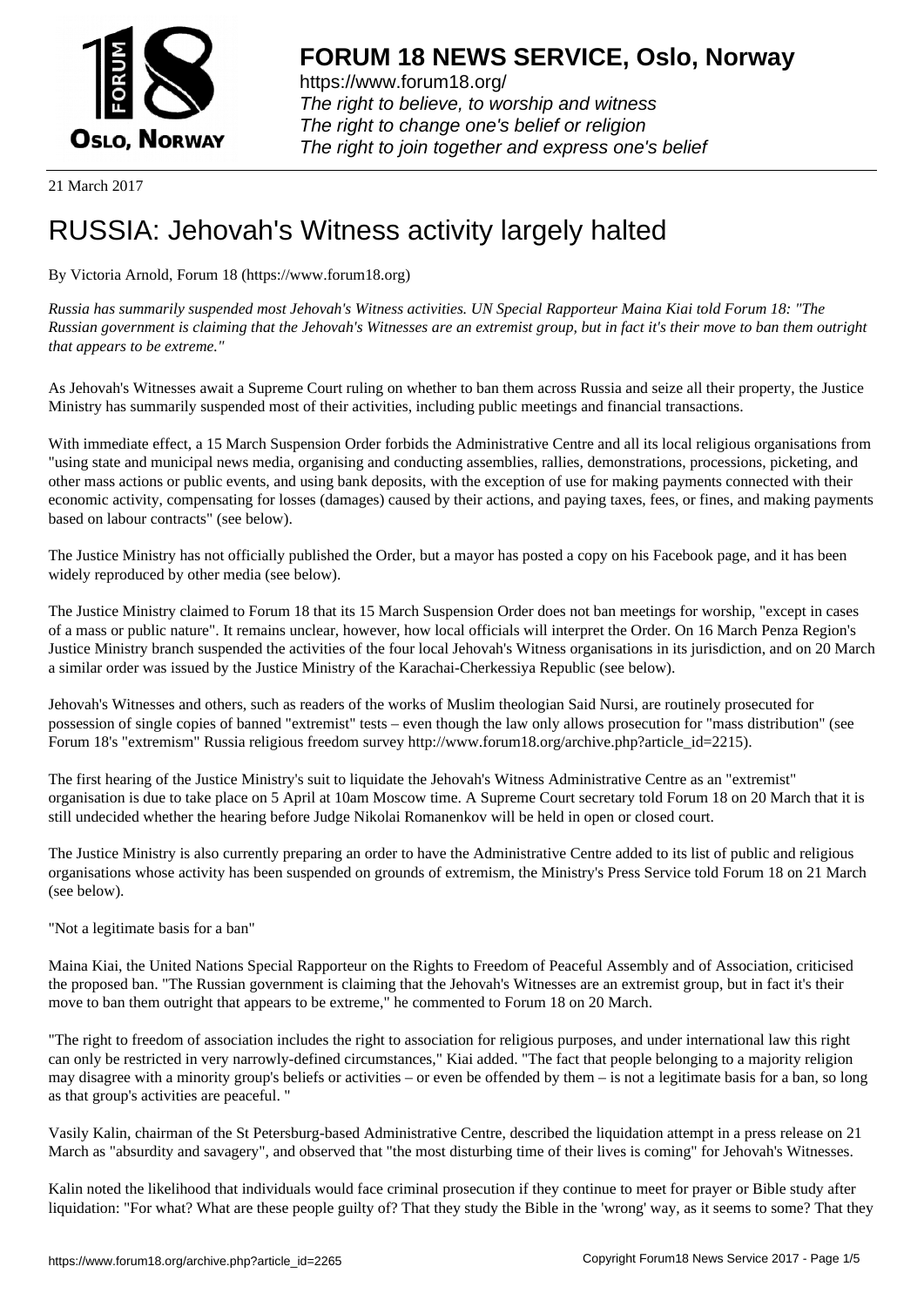#### Suit reaches Supreme Court

The Justice Ministry submitted its suit to have the Administrative Centre dissolved as "extremist" on 15 March (see F18News 15 March 2017 http://www.forum18.org/archive.php?article\_id=2264).

The lengthy suit had four requests to the Supreme Court at the end: to declare the Administrative Centre "extremist" and ban its activity; to liquidate the Administrative Centre and local Jehovah's Witness communities and remove them from the Federal Tax Service Register of Legal Entities; after creditors have been paid, to hand the property of the Administrative Centre and local communities to the government; and to specify the immediate implementation of the Supreme Court ruling.

Shortly before it lodged the suit, the Ministry had completed an exhaustive inspection of the Centre's activities, properties, finances, and subdivisions, and concluded that Jehovah's Witnesses and their communities had violated the terms of a one-year "extremism" warning issued by the General Prosecutor's Office in March 2016 (see below).

#### Jehovah's Witnesses challenge suit

The Supreme Court registered the liquidation suit before the Administrative Centre was aware of it. On 16 March, Jehovah's Witnesses requested that the Supreme Court defer the suit on the grounds that, legally, the Justice Ministry should have informed the Administrative Centre (as the respondent) before submitting any documents.

Forum 18 wrote to Dmitry Peskov, press secretary to President Vladimir Putin, on 20 March, asking whether the presidential administration had approved the Justice Ministry's liquidation suit against the Jehovah's Witnesses and when it had learned the suit was in preparation. Forum 18 received no response by the end of the Moscow working day of 21 March.

### Suspension of activities

Deputy Justice Minister Sergei Gerasimov ordered the suspension of the Administrative Centre's activities on 15 March, the same day his Ministry lodged the liquidation suit at the Supreme Court.

With immediate effect, the Order forbids the Administrative Centre and all its local religious organisations from "using state and municipal news media, organising and conducting assemblies, rallies, demonstrations, processions, picketing, and other mass actions or public events, and using bank deposits, with the exception of use for making payments connected with their economic activity, compensating for losses (damages) caused by their actions, and paying taxes, fees, or fines, and making payments based on labour contracts".

These measures will remain in force until the conclusion of the Supreme Court proceedings.

Minister Gerasimov instructs that the Order should be sent on to regional Justice Ministry branches, as well as to local administrations, banking authorities, and the Administrative Centre itself.

The Justice Ministry has not officially published the Order. Aleksei Koshayev, mayor of Dimitrovgrad in Ulyanovsk Region, posted a copy on his Facebook page on 17 March. It was widely reproduced by other media.

Galina Filatova of the Justice Ministry's Department for Religious Organisations (which prepared both the liquidation suit and the suspension of activities Order) told Forum 18 on 20 March: "We are not obliged to publish such orders". Asked why an Order that touches on the rights of many citizens of the Russian Federation does not have to be made public, she responded: "Maybe it's strange".

Are meetings for worship still allowed?

The Order does not mention whether Jehovah's Witnesses will continue to be able to meet for worship, either in their Kingdom Halls or in members' homes. In response to Forum 18's written enquiry of 21 March, however, the Justice Ministry's Press Service states that "This list [of banned activities] does not contain a prohibition or restriction on the performance of worship activities, except in cases of a mass or public nature". How local officials might interpret the order in relation to meetings for worship remains unclear.

The Justice Ministry's Press Service told Forum 18 on 20 March that copies of the liquidation suit and the Order suspending the Administrative Centre's activities were sent to the Administrative Centre on 15 March (it did not specify how). Filatova, however, said that the documents were sent through the state-run postal service.

The Press Service also explained that the Administrative Centre will be added to the Justice Ministry's list of public and religious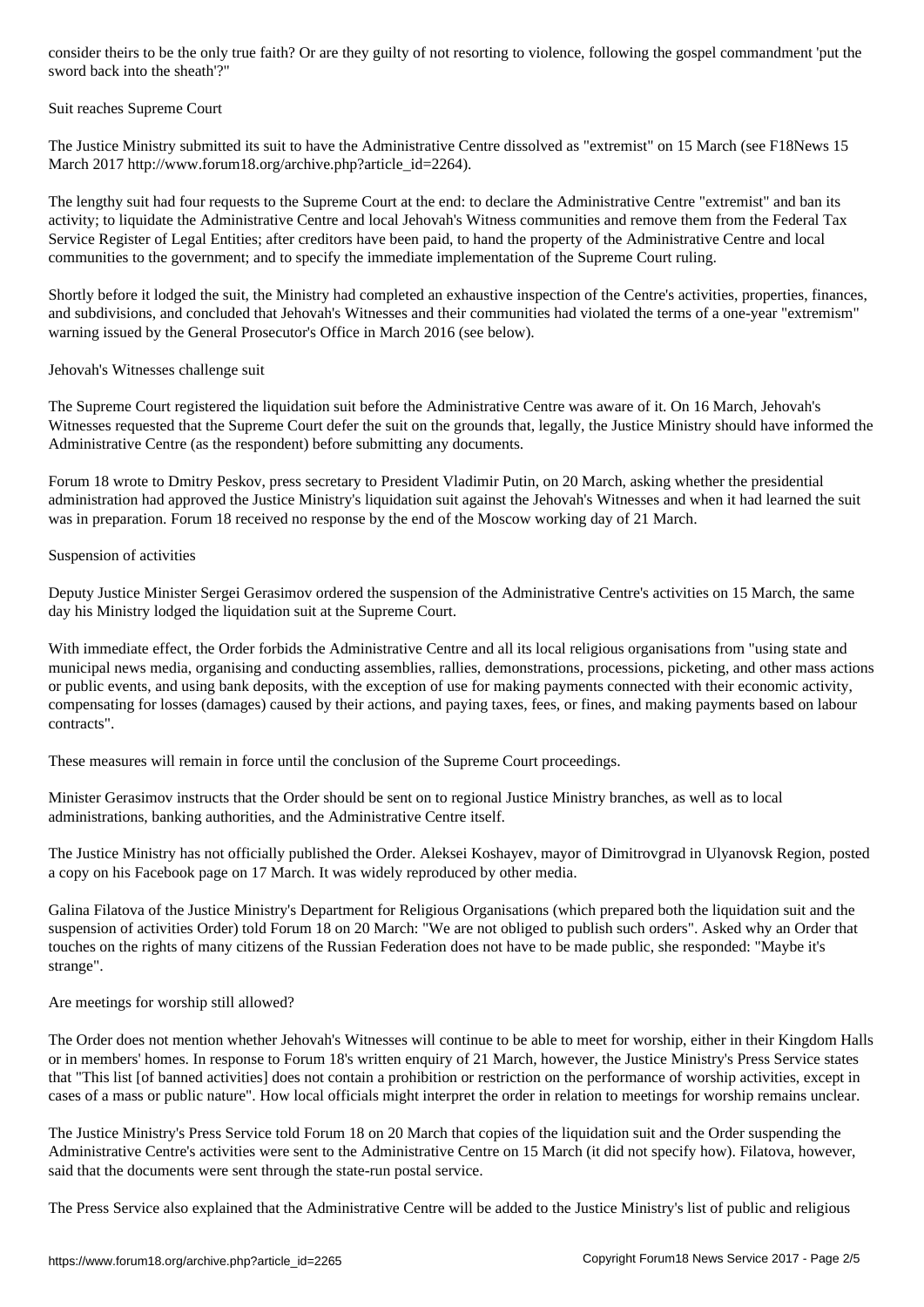Ministry's website, only has one entry. This is the Birobidzhan Jehovah's Witness community, whose activity was suspended on 5 September 2016 while a liquidation suit against it was considered in court. The liquidation was approved on 3 October 2016, and upheld by the Supreme Court on 9 February 2017 (see F18News 15 February 2017 http://www.forum18.org/archive.php?article\_id=2256).

## Regional orders

On 16 March, Penza Region's Justice Ministry branch published a corresponding order on its website, suspending the activities of the four local Jehovah's Witness organisations in its jurisdiction. This was followed on 20 March by a similar order from the Justice Ministry of the Karachai-Cherkessiya Republic.

Forum 18 telephoned the Penza Justice Ministry on 20 March to request further details of the order. Asked whether it banned meeting for worship and whether access to religious buildings was still possible, Olga Medvedeva, head of the department for non-commercial organisations, replied only that "You can read it all in the law", and would not comment further.

# "A disaster for rights and freedoms in our country"

If the Supreme Court upholds the Justice Ministry's liquidation suit, this will ban all exercise by any Jehovah's Witness of freedom of religion and belief anywhere in Russia (see F18News 15 March 2017 http://www.forum18.org/archive.php?article\_id=2264 and below).

On 2 March 2016, the Administrative Centre received a formal warning from the General Prosecutor's Office of the "inadmissibility of extremist activity". The warning was explicitly predicated on the allegedly "extremist" activities of the local communities and their members throughout Russia, which the Centre oversees and supports (see F18News 24 May 2016 http://www.forum18.org/archive.php?article\_id=2181).

The Centre repeatedly attempted to get the warning overturned, but on 16 January 2017, Moscow City Court upheld an earlier ruling by the capital's Tver District Court that the General Prosecutor's Office had acted lawfully. Deputy General Prosecutor Viktor Grin claimed on 27 January that the Administrative Centre's "structural subdivisions" had engaged in "extremist activity" since his 2 March 2016 warning, and specifically mentioned the dissolution of local Jehovah's Witnesses as "extremist organisations" (see F18News 15 February 2017 http://www.forum18.org/archive.php?article\_id=2256).

The Justice Ministry conducted an extraordinarily extensive "unplanned inspection" of the Administrative Centre in February. Among topics the inspection team looked at were: what Jehovah's Witnesses believe; their exercise of freedom of religion and belief throughout Russia; allegedly "extremist" texts and websites which had been banned by court rulings; and 73,000 pages of documentation on property, bank accounts, donations, and subsidiary organisations. In their report, seen by Forum 18, the inspection team claimed to have found "violations" and allegedly "inaccurate information" in the materials submitted by the Administrative Centre (see F18News 15 March 2017 http://www.forum18.org/archive.php?article\_id=2264).

The Administrative Centre attempted to refute these allegations in a written response to the Justice Ministry on 10 March.

If the government's attempt to liquidate the Administrative Centre is successful, it would be the first time that a court has ruled that a registered national centralised religious organisation is "extremist" and should be banned. This would ban all exercise by Jehovah's Witnesses of freedom of religion and belief anywhere in Russia, and render them liable to criminal prosecution if they continue to meet together for worship or to exercise freedom of religion and belief in other ways (see below).

Jehovah's Witnesses claim nearly 172,000 adherents in Russia, with a peak of nearly 300,000 attending their most important annual commemoration, the Memorial of Christ's Death. There are at present 397 registered local organisations and more than 2,500 unregistered religious groups. Liquidation "would be a disaster for rights and freedoms in our country", Administrative Centre spokesperson Yaroslav Sivulsky said on 15 February (see F18News 15 March 2017 http://www.forum18.org/archive.php?article\_id=2264).

### Increasing targeting of Jehovah's Witnesses

Courts around Russia have placed numerous Jehovah's Witness texts on the Federal List of Extremist Materials. Many individual Jehovah's Witnesses and communities have been fined and liquidated for possession of these allegedly "extremist" texts, which Jehovah's Witnesses insist are planted by the authorities. A total of 39 warnings and cautions of the "inadmissibility of extremist activity" in 24 regions are known by Forum 18 to have been issued to Jehovah's Witness local religious organisations since late 2007. Although Jehovah's Witnesses frequently challenge these warnings and cautions in court, Forum 18 knows of no instance in which this has been successful. Ten communities have subsequently been ordered to be liquidated (see Forum 18's "extremism" Russia religious freedom survey http://www.forum18.org/archive.php?article\_id=2215).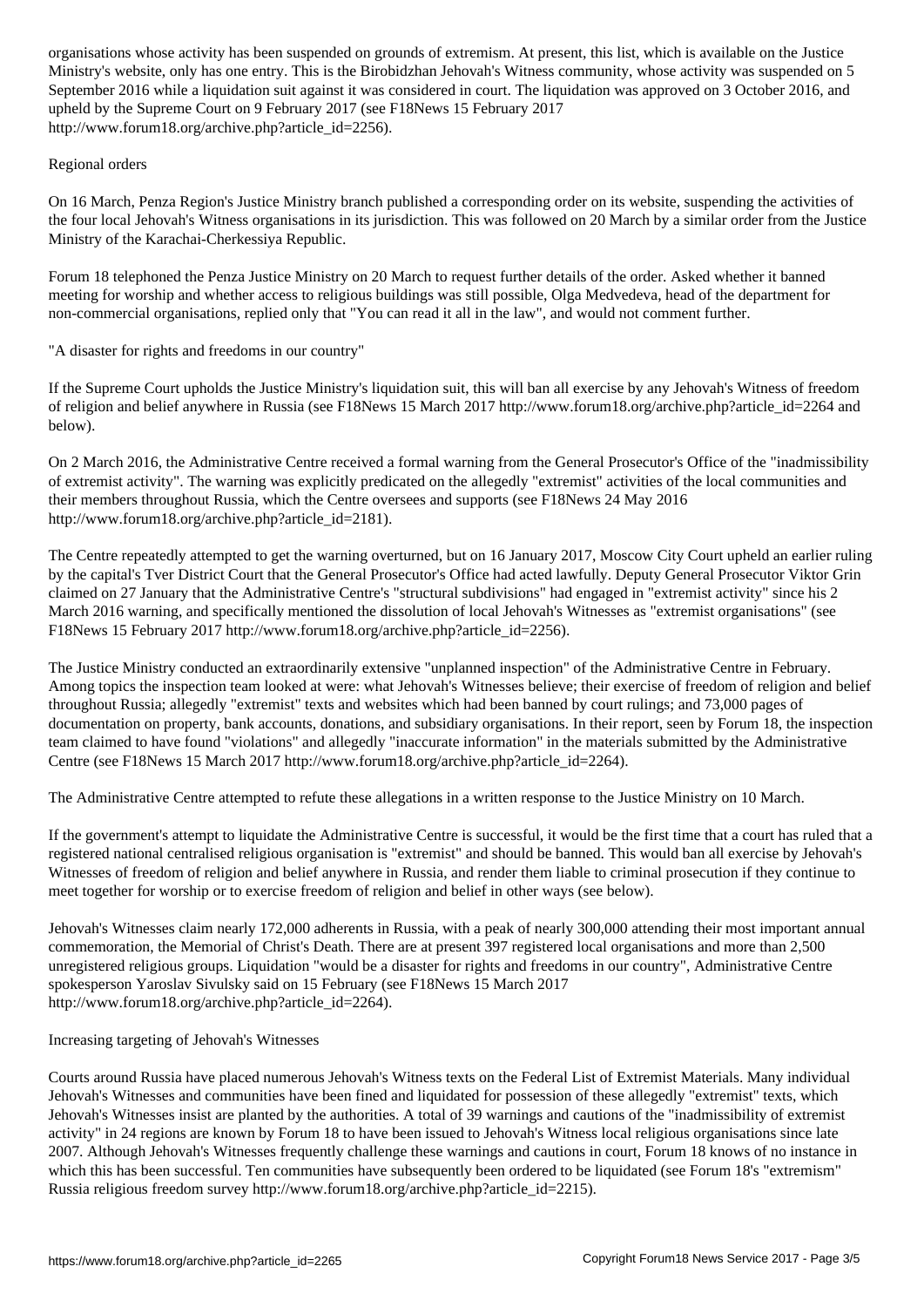but in 2013 to 2016, there were 31 warnings and nine liquidations ordered, with one liquidation attempted. Raids on Jehovah's Witness premises have been taking place more than three times per month as of late 2016. These raids on doctrinally pacifist religious communities often involve many heavily armed and camouflaged officials, with the "discovery" of apparently planted banned "extremist" literature which can lead to liquidations (see eg. F18News 24 October 2016 http://forum18.org/archive.php?article\_id=2228).

The import into Russia of Jehovah's Witness literature, even if it has not been ruled "extremist", is routinely blocked (see eg. F18News 14 December 2015 http://www.forum18.org/archive.php?article\_id=2133). Prosecutors in Vyborg are attempting to have the Jehovah's Witness New World Bible banned as "extremist", even though an amendment to the Extremism Law explicitly prohibits the banning of "the Bible, the Koran, the Tanakh and the Kanjur, their contents, and quotations from them" (see F18News 5 May 2016 http://www.forum18.org/archive.php?article\_id=2174). Proceedings are currently suspended while additional "expert" analysis is carried out (see Forum 18's "extremism" Russia religious freedom survey http://www.forum18.org/archive.php?article\_id=2215).

Two Jehovah's Witnesses are also on trial in Sergiyev Posad under Criminal Code Article 282, Part 2 ("Actions directed at the incitement of hatred [nenavist] or enmity [vrazhda], as well as the humiliation of an individual or group of persons on the basis of .. attitude to religion") (see F18News 26 January 2017 http://forum18.org/archive.php?article\_id=2250). Their next hearing is due on 22 March.

Jehovah's Witnesses are not the only religious community which the government has targeted under the Extremism Law. Mosque communities, individual Muslims, and booksellers offering Islamic texts have also been raided and prosecuted, and Russian translations of the works of Islamic theologian Said Nursi have been banned. But so far these bans and prosecutions have not translated into the kind of campaign being carried out against Jehovah's Witnesses.

Russian Muslims have always denied the existence of the banned alleged organisation "Nurdzhular" [Nursi followers] and so it has never had registered local communities. Falun Gong texts have also been banned, but its practitioners also do not have registered local communities which could be banned and whose property could be taken over. Neither group, therefore, could be targeted in the same way Jehovah's Witnesses are targeted (see Forum 18's "extremism" Russia religious freedom survey http://www.forum18.org/archive.php?article\_id=2215).

What would happen if a liquidation order is made?

If the Supreme Court upholds the liquidation suit against the Administrative Centre and the ruling enters into legal force, the Centre would be declared extremist and placed on the Justice Ministry's Federal List of Extremist Organisations. This List mainly comprises far-right and violent nationalist groups. There are currently 58 banned or liquidated organisations on the List, including seven Jehovah's Witness communities in Taganrog, Samara, Abinsk, Stariy Oskol, Belgorod, Elista, and Oryol (see Forum 18's "extremism" Russia religious freedom survey http://www.forum18.org/archive.php?article\_id=2215).

Liquidation of the Administrative Centre would also lead to the liquidation of all local Jehovah's Witness communities throughout Russia (see F18News 16 February 2017 http://www.forum18.org/archive.php?article\_id=2257). Under Russian law, both local religious organisations and unregistered religious groups can be considered part of the structure of a centralised religious organisation.

If Jehovah's Witnesses continued to meet for prayer or Bible study after liquidation, their former members would be liable to criminal prosecution under Criminal Code Article 282.2 ("organisation of" or "participation in the activities of a banned extremist organisation"). Sixteen Jehovah's Witnesses in Taganrog were tried and convicted on these charges in November 2015 after their community became the first to be liquidated as extremist (see F18News 3 December 2015 http://www.forum18.org/archive.php?article\_id=2128). Their latest appeal is currently pending at the Supreme Court.

All property belonging to the Administrative Centre and local communities would be taken over by the state.

Since July 2016, the Religion Law, among many other severe restrictions on freedom of religion and belief, bans former members of banned "extremist" religious organisations from carrying out broadly defined "missionary activity". People such as Jehovah's Witnesses who publicly share their beliefs are also liable to prosecution under Administrative Code Article 20.2 ("Violation of the established procedure for organising or conducting a gathering, meeting, demonstration, procession or picket") and Administrative Code Article 5.26 ("Conducting missionary activity") (see Forum 18's general Russia religious freedom survey http://www.forum18.org/archive.php?article\_id=2246). (END)

For more background see Forum 18's surveys of the general state of freedom of religion and belief in Russia at http://www.forum18.org/Archive.php?article\_id=2246, and of the dramatic decline in this freedom related to Russia's Extremism Law at http://www.forum18.org/Archive.php?article\_id=2215.